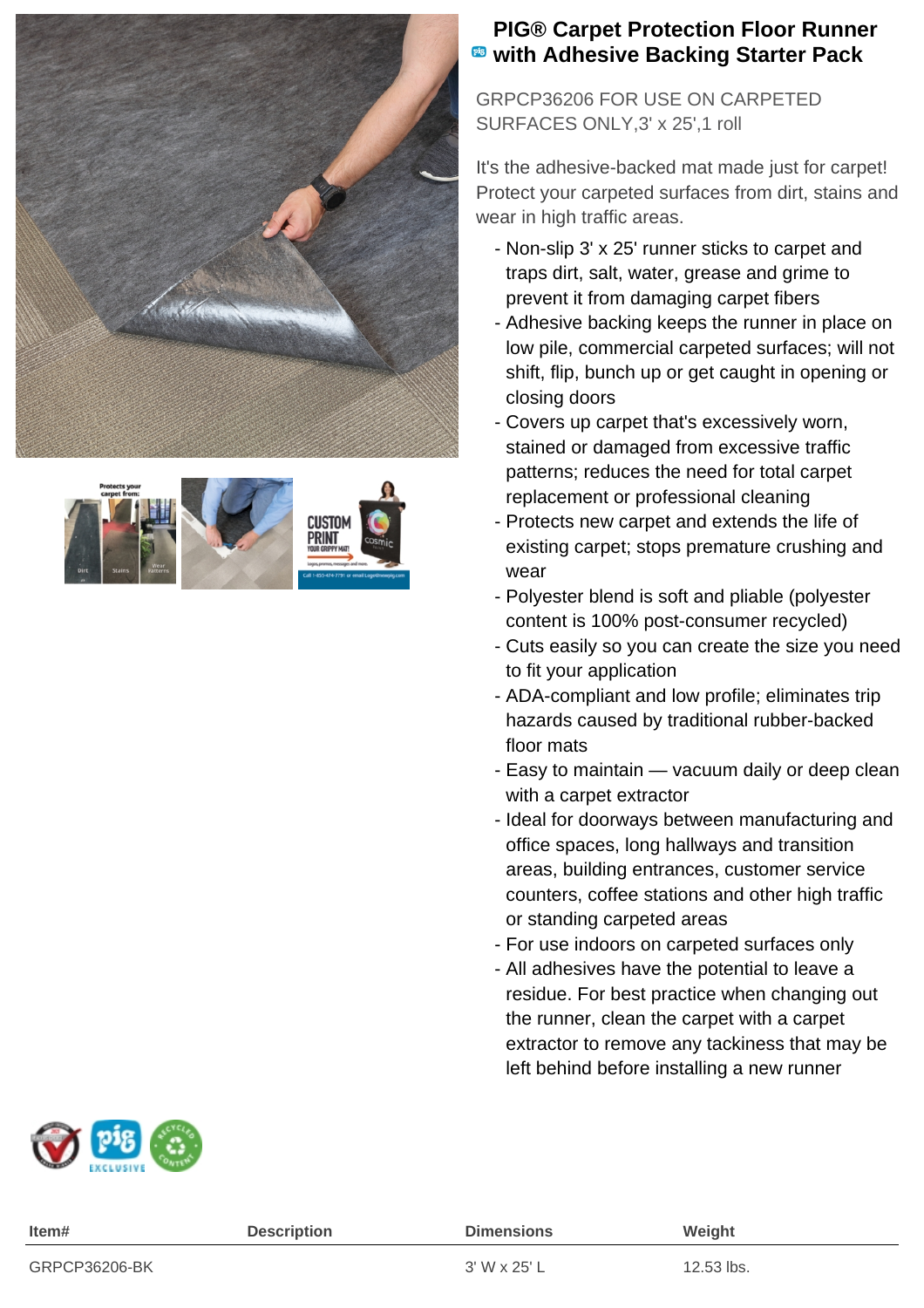GRPCP36206-GY 3' W x 25' L 12.53 lbs.

## Metric Equivalent:

| Item#                   | <b>Description</b> | <b>Dimensions</b>                                                                                                                                                                                                   | Weight |
|-------------------------|--------------------|---------------------------------------------------------------------------------------------------------------------------------------------------------------------------------------------------------------------|--------|
| GRPCP36206-BK           |                    | 91.4cm W x 8m L                                                                                                                                                                                                     | 5.7 kg |
| GRPCP36206-GY           |                    | 91.4cm W x 8m L                                                                                                                                                                                                     | 5.7 kg |
| <b>Specifications</b>   |                    |                                                                                                                                                                                                                     |        |
| <b>Style</b>            |                    | Low Profile Surface                                                                                                                                                                                                 |        |
| <b>Dimensions</b>       |                    | 3' W x 25' L                                                                                                                                                                                                        |        |
| <b>Mat Weight</b>       |                    | Heavyweight                                                                                                                                                                                                         |        |
| <b>Recycled Content</b> |                    | 100% Post-Consumer Recycled Polyester Fabric                                                                                                                                                                        |        |
| <b>Absorbency</b>       |                    | Up to 2 gal. per roll                                                                                                                                                                                               |        |
| <b>Antimicrobial</b>    |                    | No                                                                                                                                                                                                                  |        |
| <b>Backing Material</b> |                    | Adhesive-Backed                                                                                                                                                                                                     |        |
| <b>Brand</b>            |                    | <b>PIG</b>                                                                                                                                                                                                          |        |
| <b>Category</b>         |                    | <b>Carpet Protection Mat</b>                                                                                                                                                                                        |        |
| <b>Core Diameter</b>    |                    | 3"                                                                                                                                                                                                                  |        |
| <b>Fluid Absorbed</b>   |                    | Water; Grease; Oils                                                                                                                                                                                                 |        |
| <b>Incinerable</b>      |                    | Yes                                                                                                                                                                                                                 |        |
| <b>Industry</b>         |                    | Grocery/Retail; Restaurant; Institutional & Commercial<br>Facilities; Education; Hospitality                                                                                                                        |        |
| Indoor/Outdoor          |                    | <b>Indoor Use</b>                                                                                                                                                                                                   |        |
| <b>Perforated</b>       |                    | <b>No</b>                                                                                                                                                                                                           |        |
| <b>Recommended Use</b>  |                    | FOR USE ON CARPETED SURFACES ONLY                                                                                                                                                                                   |        |
| <b>Special Feature</b>  |                    | Extra Absorbency                                                                                                                                                                                                    |        |
| <b>Traffic</b>          |                    | Heavy Foot Traffic; Carts & Equipment                                                                                                                                                                               |        |
| <b>UV Resistant</b>     |                    | Yes                                                                                                                                                                                                                 |        |
| <b>Walking Surface</b>  |                    | Absorbent Top                                                                                                                                                                                                       |        |
| Sold as                 |                    | 1 roll                                                                                                                                                                                                              |        |
| Weight                  |                    | 12.53 lbs.                                                                                                                                                                                                          |        |
| # per Pallet            |                    | 42                                                                                                                                                                                                                  |        |
| <b>Composition</b>      |                    | Absorbent - 40% Polyester 60% Polypropylene<br>Adhesive Backing - Proprietary Adhesive Material<br>Board- Polyethylene (HDPE)<br>Knife Handle - Plastic & Rubber<br><b>Cutting Blade - Metal</b><br>Guard - Plastic |        |
| <b>Includes</b>         |                    | 1 - 3' W x 25' L PIG® Carpet Protection Floor Runner with<br><b>Adhesive Backing</b><br>1 - Safety Knife                                                                                                            |        |